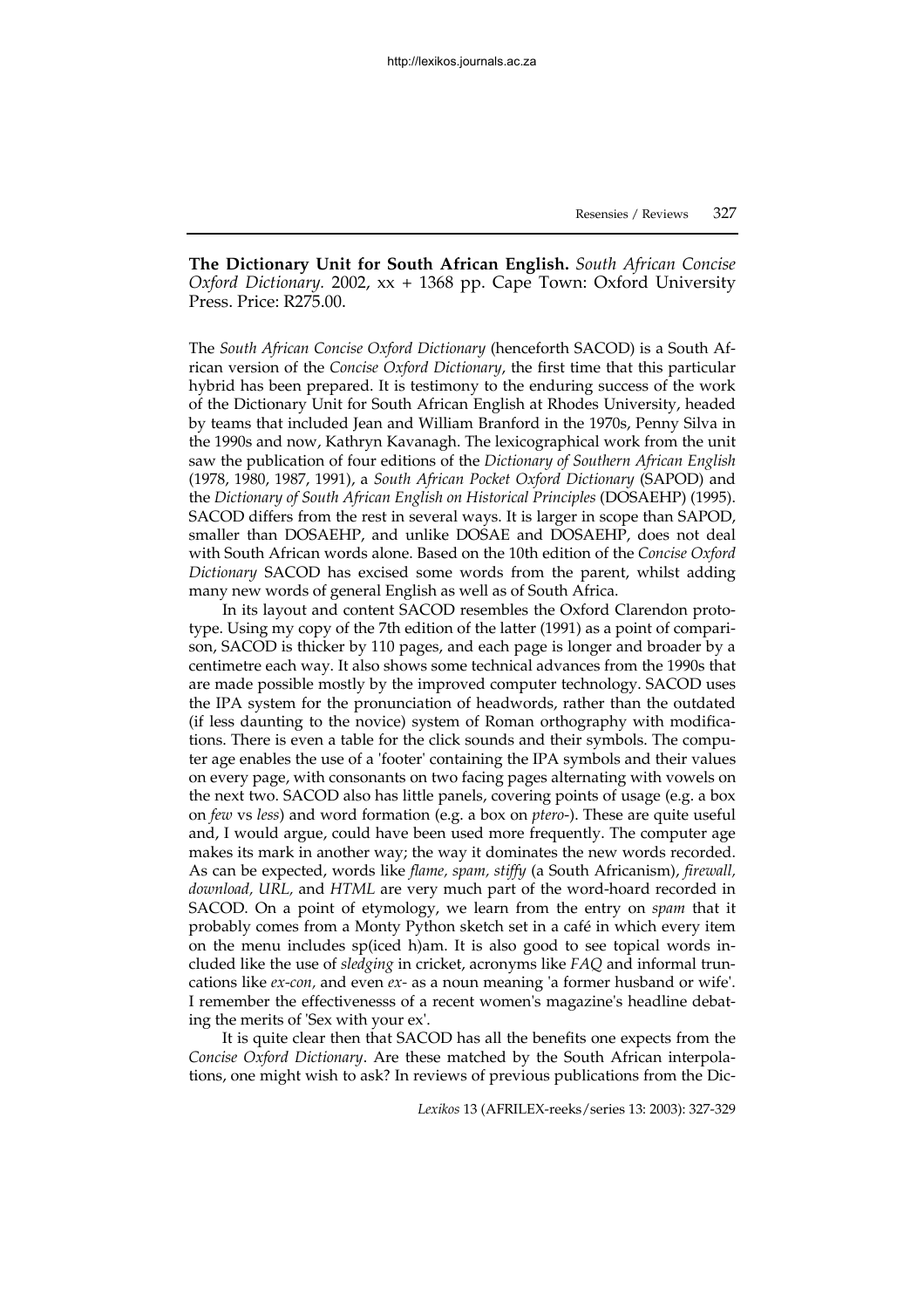## 328 Resensies / Reviews

tionary Unit for South African English, I have suggested that among their few weaknesses were a disproportionate amount of vocabulary from Afrikaans, especially a failure to exclude code-switching from established borrowings, and a tendency to accept folk etymologies for items of slang and informal words, especially those drawing on languages other than Afrikaans. These remarks are not generally applicable to SACOD, which discusses the code-switching/borrowing dilemma early on in its preface, and which is not faced with a plethora of etymologies for obscure words, since its selection of South Africanisms is small in comparison to DOSAE and especially DOSAEHP.

South Africanisms have become accepted in international English from the days of exploration and colonisation — the *trek – veld – laager* semantic field is well known. Later it was the spectacular attempt at social engineering that brought lexicographical fame: *apartheid, dompas, exit permit*, etc. The post-apartheid era makes its impact in a smaller way in SACOD with terms like *imbizo, lekgotla* and *African Renaissance*. Every now and then our dictionaries still give occasion for surprise in announcing the South Africanness of terms like *slasto* (a brand name), *slave bell* and *dam*. The entry for *dam* works rather well for SA-COD, since its main sense is 'downloaded' from the *Concise Oxford Dictionary* (the barrier constructed to hold back water), while a second sense (the body of water itself) is marked as 'South African'. A complex case is the lack of a label specifying the status of *stop street,* which is not generally familiar to overseas visitors I encounter. Moreover, it is not listed in the *Concise Oxford Dictionary* (7th edition), nor in the *Encarta World English Dictionary.* Kathryn Kavanagh (personal communication) informs me that the term is, however, attested in the U.S.A. and Canada, thanks to a Google search. The question remains whether such terms localised to South Africa and one other territory should somehow be flagged.

Inevitably with a work of this scope some problems arise. One that may not have been foreseen by the editors is a clash of semantics of the many words arising ultimately from the Indian subcontinent. Whose pronunciations and meanings should the dictionary record: that of the British in the days of Raj, those of Indian/Pakistani/Bangla Deshi/Sri Lankan immigrants to 20th century Britain, or (more crucially for SACOD) those of Indians in South Africa? The latter now mostly speak English as a mother tongue, but have retained a rich vocabulary from India forged from personal and group circumstances in South Africa. Thus *bhaji* is given in SACOD as an equivalent to *bhajia* glossed as 'a small flat cake or ball of vegetables, fried in batter'. If correct, this must be a Britishism, as in South Africa the two terms are distinct. That is, whilst *bhaji* is a term for 'leaves of plants, herbs, cresses' that are cooked, *bhajia* is the small flat cake referred to, also anglicised in South Africa as *chilli bite*. Similarly the meaning of *dosa* 'a pancake made from rice flour' is the usual one in India and Britain, where the unsweetened pancake is stuffed with a curried vegetable filling. In South Africa however, *dosa* (pronounced [dosε]) is usually a sweet pancake, with no filling. Finally, SACOD gives the Indian and British form *dhal* or